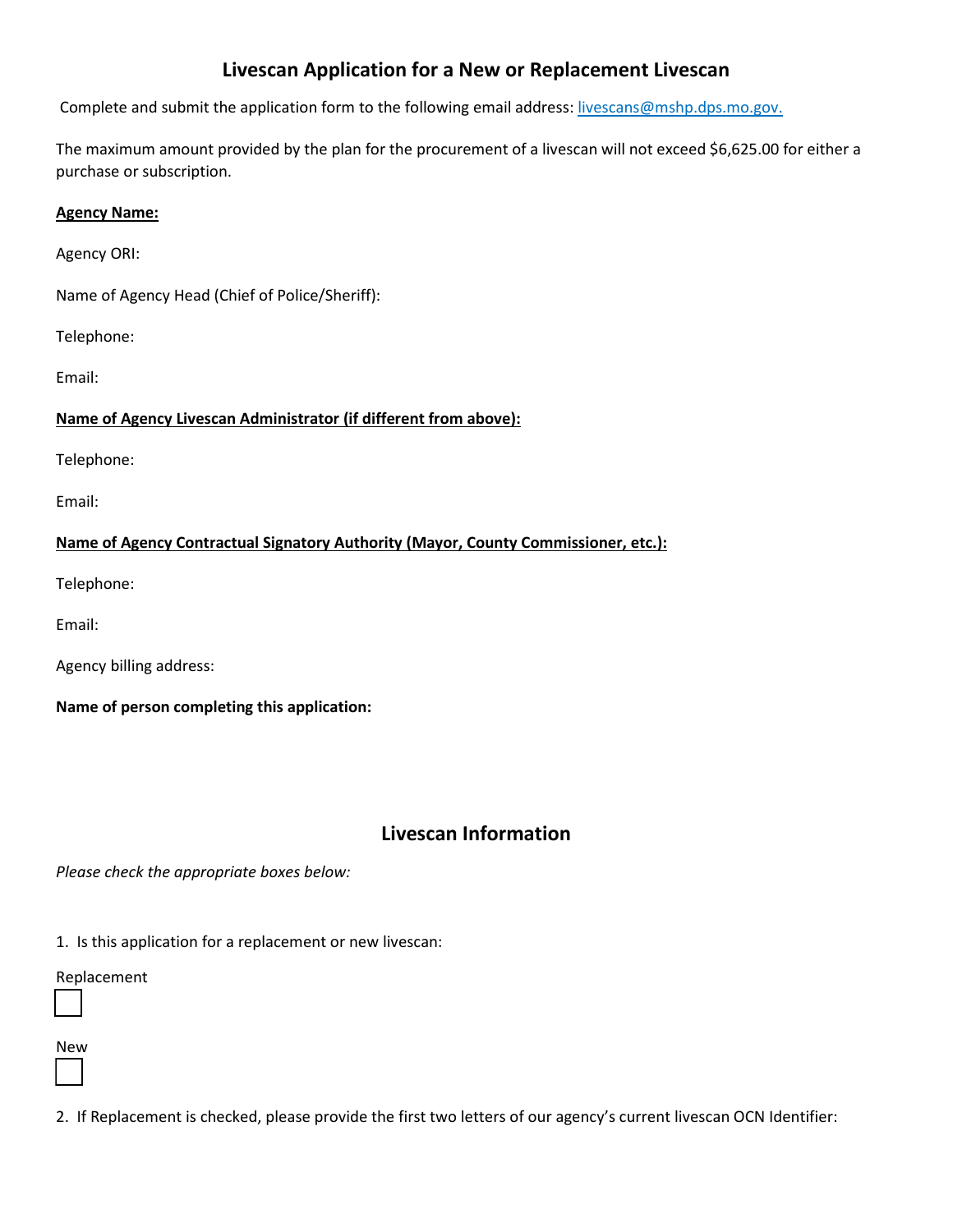3. Please provide the number of criminal arrests submitted under your agency ORI in the past 12 months:

\_\_\_\_\_\_\_\_ # or arrests submitted via Ink card

\_\_\_\_\_\_\_\_# of arrests submitted via livescan

| 4. Does the location for the livescan have the required network connection (see the required network connection |  |  |
|-----------------------------------------------------------------------------------------------------------------|--|--|
| informational link on the webpage if unsure)? $YES \n\bigcap \nNOF$                                             |  |  |

5. Is the agency agreeing to pay for ongoing connection fees?  $YES$  NO

6. Is the agency agreeing to provide payment for ongoing maintenance and/or subscription contract costs for future payments past the State Fiscal Year 2021? YES  $\Box$  NO  $\Box$ 

7. Physical location for Livescan:

8. List any additional agencies that this new/replacement livescan will be accessible:

9. Please Indicate whether you are purchasing or leasing a livescan below:

(If uncertain, please return to main webpage and review the "LSAAS vs. Livescan Purchase cost consideration" link)

#### 10. Please choose your livescan configuration below:

**Purchase Device** – Please complete the below Purchase Configuration Request

 Livescan as a Service Subscription – Please complete the below Livescan as a Service Lease Configuration Request.

11. Please include any other information that you believe is relevant to this application.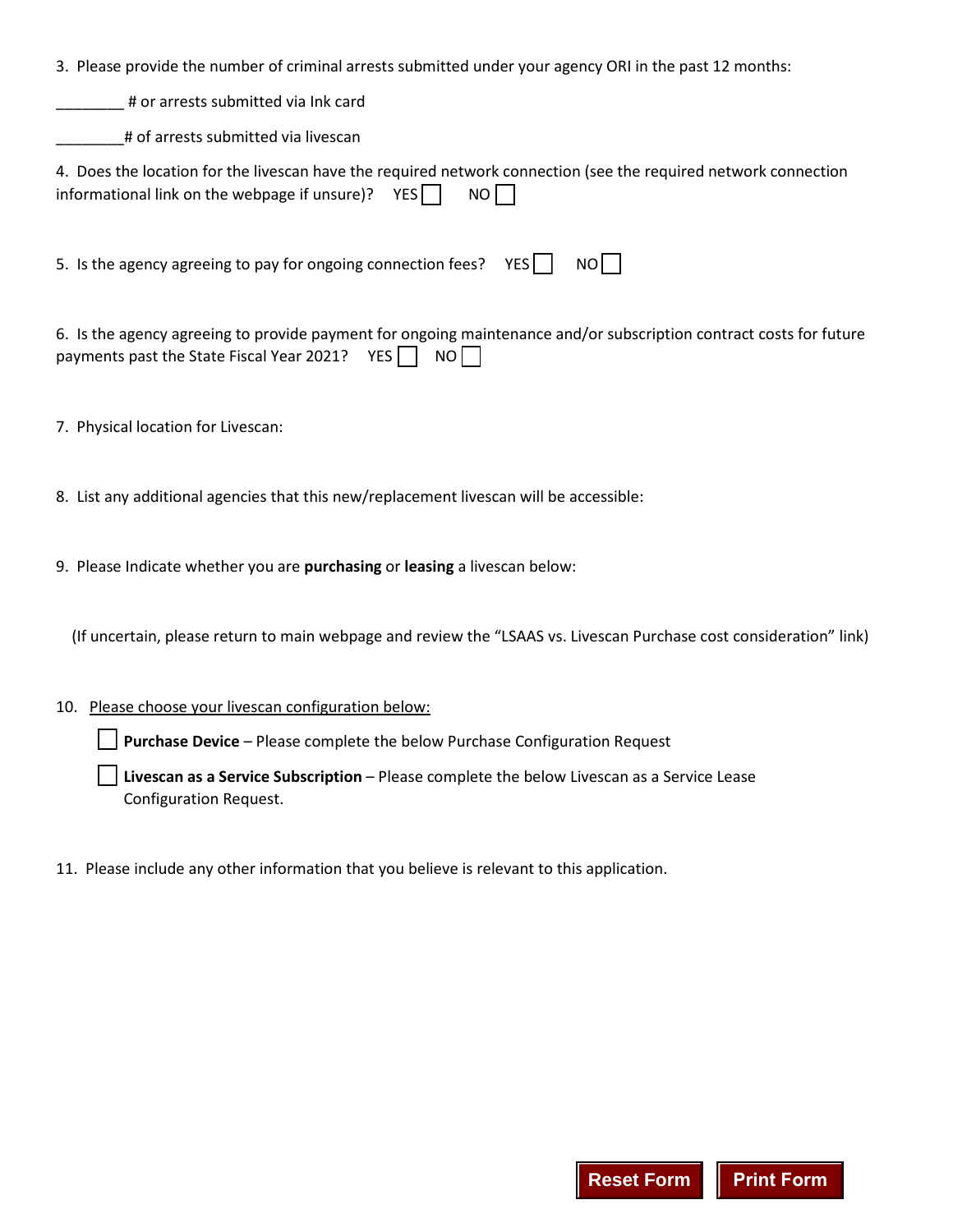# **Livescan Expenditure Program Purchase Configuration Request**

The Missouri State Livescan contract provides for the purchase of livescans and peripheral additions through the state livescan vendor, Idemia. Below represents the current purchase costs and corresponding annual maintenance. (Please note, per the state contract, annual maintenance may increase up to 3% per year after the first year. Any equipment purchased will be under warranty for the first year.) **The state livescan appropriation will cover costs on a livescan order up to \$6,625 per fiscal year.** In order to calculate the amount due, total the costs associated with your choices below and subtract the annual \$6,625 allocation.

Please choose from the following options below:

 Idemia ELSA Live scan booking workstation - \$ **16,090** to purchase (\$2,910 annual maintenance after one-year warranty)

Mug-Photo Capture - **\$1,600** to purchase (\$199 annual maintenance after one-year warranty)

 FBI Duplex Printer - **\$1,600 to purchase** (\$244 annual maintenance after one-year warranty) (Please check this box if you will need to print fingerprint cards or to provide hard copies for the Prosecutor and/or Court)

Livescan Cabinet - If needed, this is covered under the state appropriation at no cost to agency.

The above options include standard 8x5 maintenance. If your agency desires 24x7 service, please contact MSHP CJIS for contracted 24x7 pricing.

### **Please provide your agency's primary contact information for Idemia contract purposes:**

| Agency Name: 1988. Agency Name: 1988. Agency Name: 1988. Agency Name: 1988. Agency Name: 1988. Agency Name: 1988. Agency Name: 1988. Agency Name: 1988. Agency Name: 1988. Agency Name: 1988. Agency Name: 1988. Agency Name: |
|-------------------------------------------------------------------------------------------------------------------------------------------------------------------------------------------------------------------------------|
|                                                                                                                                                                                                                               |
| E-mail Address: No. 1996. The Contract of the Contract of the Contract of the Contract of the Contract of the Contract of the Contract of the Contract of the Contract of the Contract of the Contract of the Contract of the |
| Delivery Information - Livescan and associated equipment should be delivered to:                                                                                                                                              |
|                                                                                                                                                                                                                               |
|                                                                                                                                                                                                                               |
|                                                                                                                                                                                                                               |
|                                                                                                                                                                                                                               |
| <b>Please note:</b> Once the order is placed for the device, Idemia will be sending a service agreement which                                                                                                                 |
| outlines the details of the livescan contract directly to each agency and must be signed prior to any order being                                                                                                             |
| finalized.<br><u> Tanzania de la contrada de la contrada de la contrada de la contrada de la contrada de la contrada de la con</u>                                                                                            |